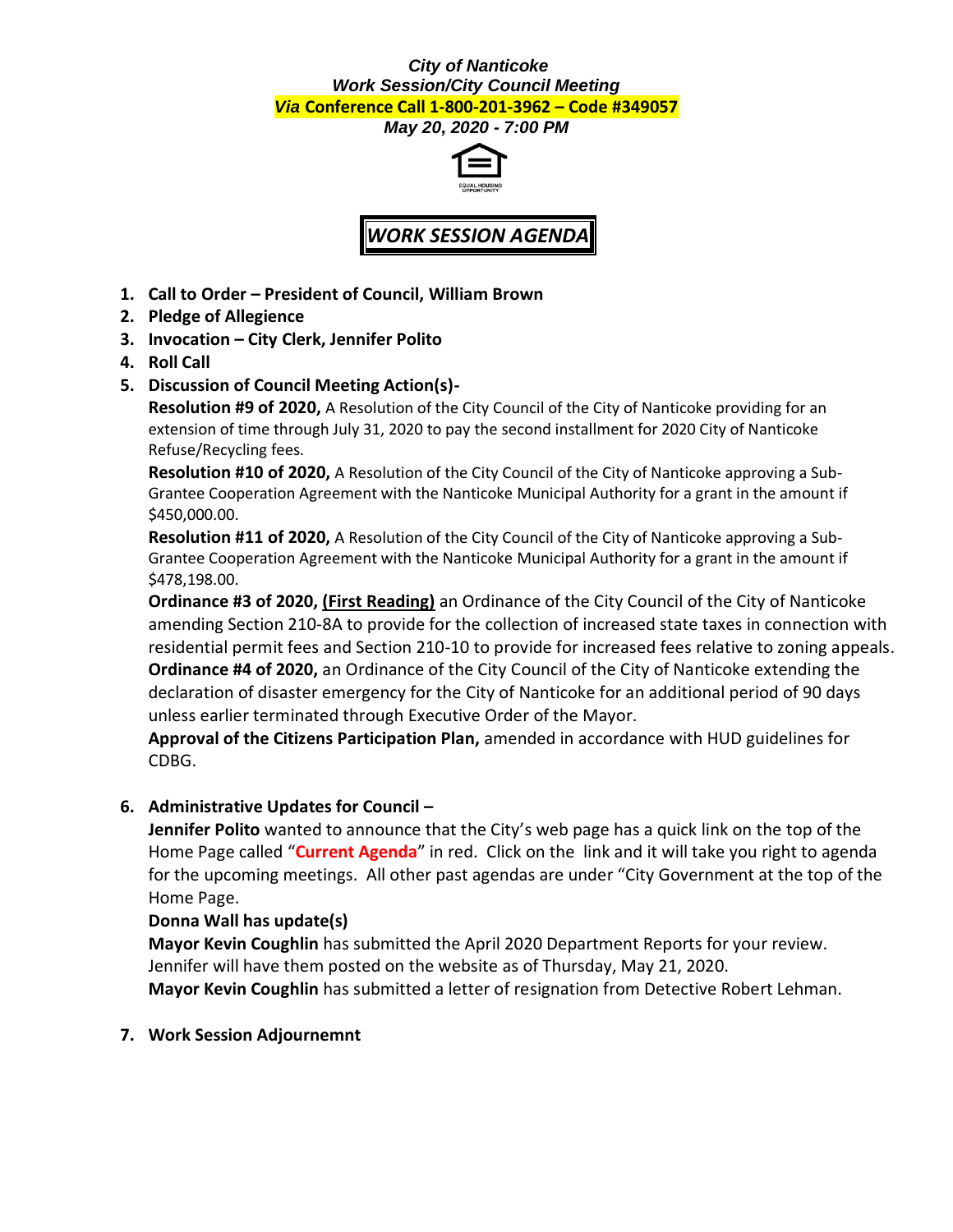- **1. Comments from the Public –** Agenda item(s) only.
- **2. Old Business-**

None

- **3. New Business**
	- **a. A Motion** to approve the minutes from the May 6, 2020 Council Meeting.
	- **b. A Motion** to approve the payment of the bills in the total amount of **\$312,598.82 (Payroll) \$158,412.45 (Accounts Payable) \$154,186.37**
	- **c. Resolution # 9 of 2020,** A Resolution of the City Council of the City of Nanticoke providing for an extension of time through July 31, 2020 to pay the second installment for 2020 City of Nanticoke Refuse/Recycling fees.
	- **d. Resolution #10 of 2020,** A Resolution of the City Council of the City of Nanticoke approving a Sub-Grantee Cooperation Agreement with the Nanticoke Municipal Authority for a grant in the amount if \$450,000.00.
	- **e. Resolution #11 of 2020,** A Resolution of the City Council of the City of Nanticoke approving a Sub-Grantee Cooperation Agreement with the Nanticoke Municipal Authority for a grant in the amount if \$478,198.00.
	- **f. Ordinance # 3 of 2020, (First Reading)** an Ordinance of the City Council of the City of Nanticoke amending Section 210-8A to provide for the collection of increased state taxes in connection with residential permit fees and Section 210-10 to provide for increased fees relative to zoning appeals.
	- **g. Ordinance # 4 of 2020,** an Ordinance of the City Council of the City of Nanticoke extending the declaration of disaster emergency for the City of Nanticoke for an additional period of 90 days unless earlier terminated through Executive Order of the Mayor.
	- **h. Approval of the Citizens Participation Plan,** amended in accordance with HUD guidelines for CDBG.
- **4. Comments from the Public-**

#### **5. Correspondance-**None

# **6. Announcements-**

The City Council of the City of Nanticoke is canceling the following meetings and rescheduling the meetings on the below dates.

Wednesday, June 3, 2020 is being cancelled and rescheduled for Wednesday June 10, 2020. Wednesday, June 17, 2020 is being cancelled and rescheduled for Wednesday June 24, 2020. Wednesday, July 1, 2020 is being cancelled and rescheduled for Wednesday July 8, 2020. Wednesday, July 15, 2020 is being cancelled and rescheduled for Wednesday July 22, 2020. All meetings starting on June 10, 2020 will be held at City Hall at 7pm. Details for Public attendance will be announced on Friday, June 5, 2020 depending on the decisions made by

Governor Thomas Wolf on June 4, 2020.